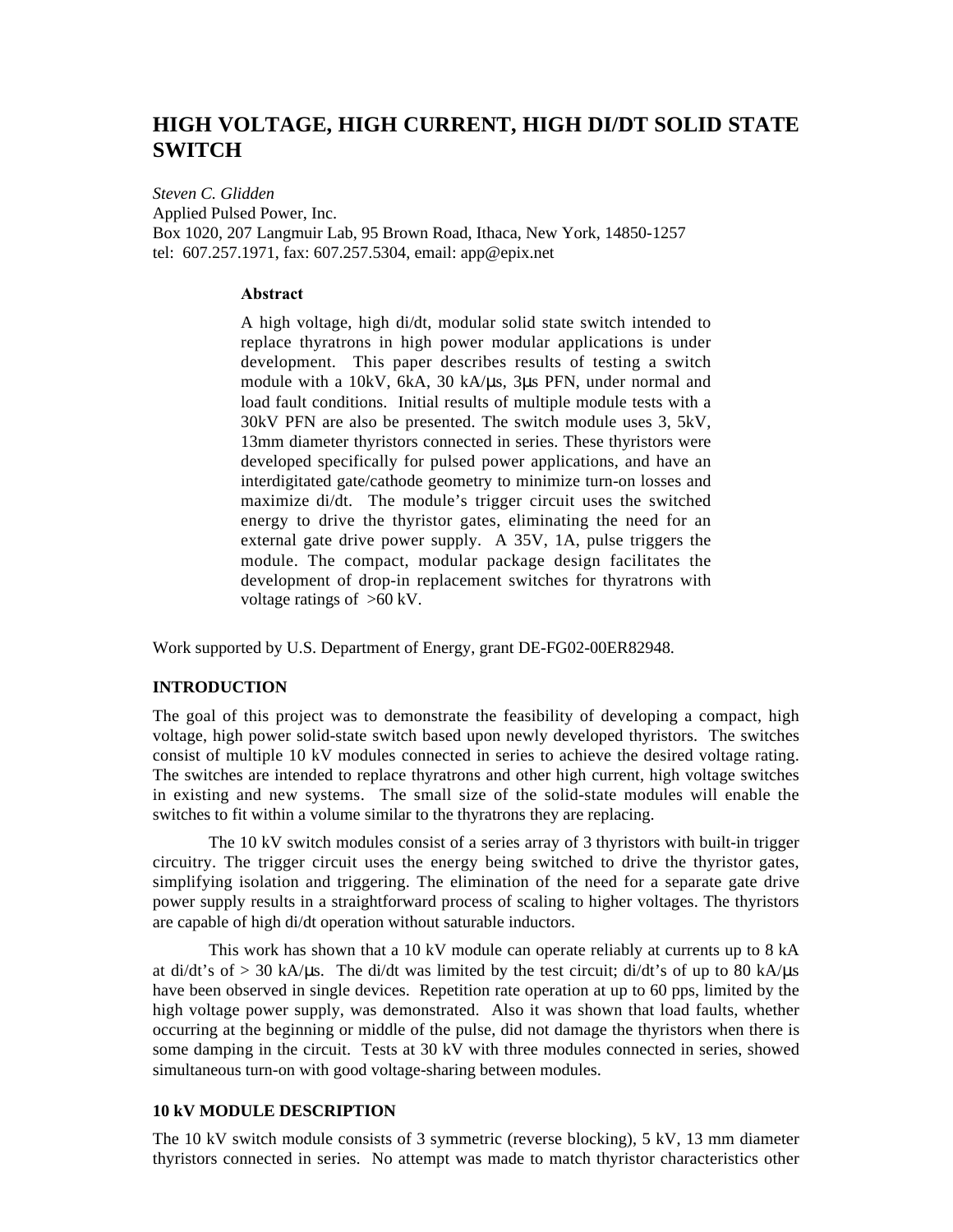the energy being switched to drive the thyristor's gate. A 35 V, 1 A, 50 ns risetime pulse triggers all three gate circuits. Each trigger transformer was hi-potted to 60 kV. All of the 10 kV module components are mounted on an 11 x 16 cm circuit board.

The 13 mm diameter thyristors[1,2] used for the switch have been developed specifically for pulsed power applications. These devices have an extensive, serpentine gate pattern that is everywhere less than one diffusion length from the cathode, and a heavy gate connection which allows > 1 kA gate current to minimize turn-on losses and maximize di/dt. A solid metal cathode structure efficiently collects charge during conduction, eliminating excess current density and hot spots. The device has an active area of  $0.1 \text{ cm}^2$ . The positive beveling at the edge of the thyristor die acts to spread out the electric field lines on both sides of the high voltage junction when the device is forward biased.

The thyristor is packaged in a 26 mm square package. The anode side of the silicon chip is soldered to a metalized layer deposited on a BeO ceramic base. Wire-bonded cathode leads add approximately 8 nH of cathode inductance. As a result, the gate-cathode voltage rises dramatically during high di/dt turn-on.

The BeO insulator that is part of the thyristor package, will hold off only 5 kV and the heat sink is typically held at ground potential. A second layer of ceramic between the device and the heat sink provides additional voltage insulation. One mm thick AlN ceramic was used for this purpose. Several different interface materials were placed between the ceramic layers and the heat sink to improve thermal performance. For the repetition rate tests, the copper heat sinks were mounted to a water-cooled chill plate that was maintained at 22 degrees C.

Gate drive circuits using MOSFET's, IGBT's or thyristors to switch a portion ot the energy from the snubber capacitors into the thyristor gates were tested. Figure 1 shows the gate drive currents of the three thyristors for a typical pulse with a MOSFET gate switch. The abrupt decrease in gate current occurs because of the large inductive voltage drop across the cathode during turn-on, reducing the effective gate drive voltage. Experiments showed that an increase in the gate current from 60 A to 110 A decreased the total turn-on delay by 20 ns.

### **OPERATION WITH A NOMINAL 3** µ**s, 6 kA PFN**

Figure 2 shows typical performance using the switch to discharge a 1.68  $\mu$ F, nominal 6 kA, 3 μs PFN charged to 10.4 kV into a 0.7  $\Omega$  load. Two switch voltage waveforms are shown. The first is the voltage as measured by a 1000:1 high voltage probe, and the second (bold) waveform is this voltage minus the L di/dt inductive voltage drop across the switch. This second waveform is used to determine the energy deposited in the switch during turn-on, and for comparisons of switch turn-on at different currents. The maximum di/dt of 27 kA/µs is limited by the circuit.



(b) Switch voltage(V) and load current $(A)$ Figure 1 Typical switch performance with a 1.68 µF PFN charged to 10.4kV.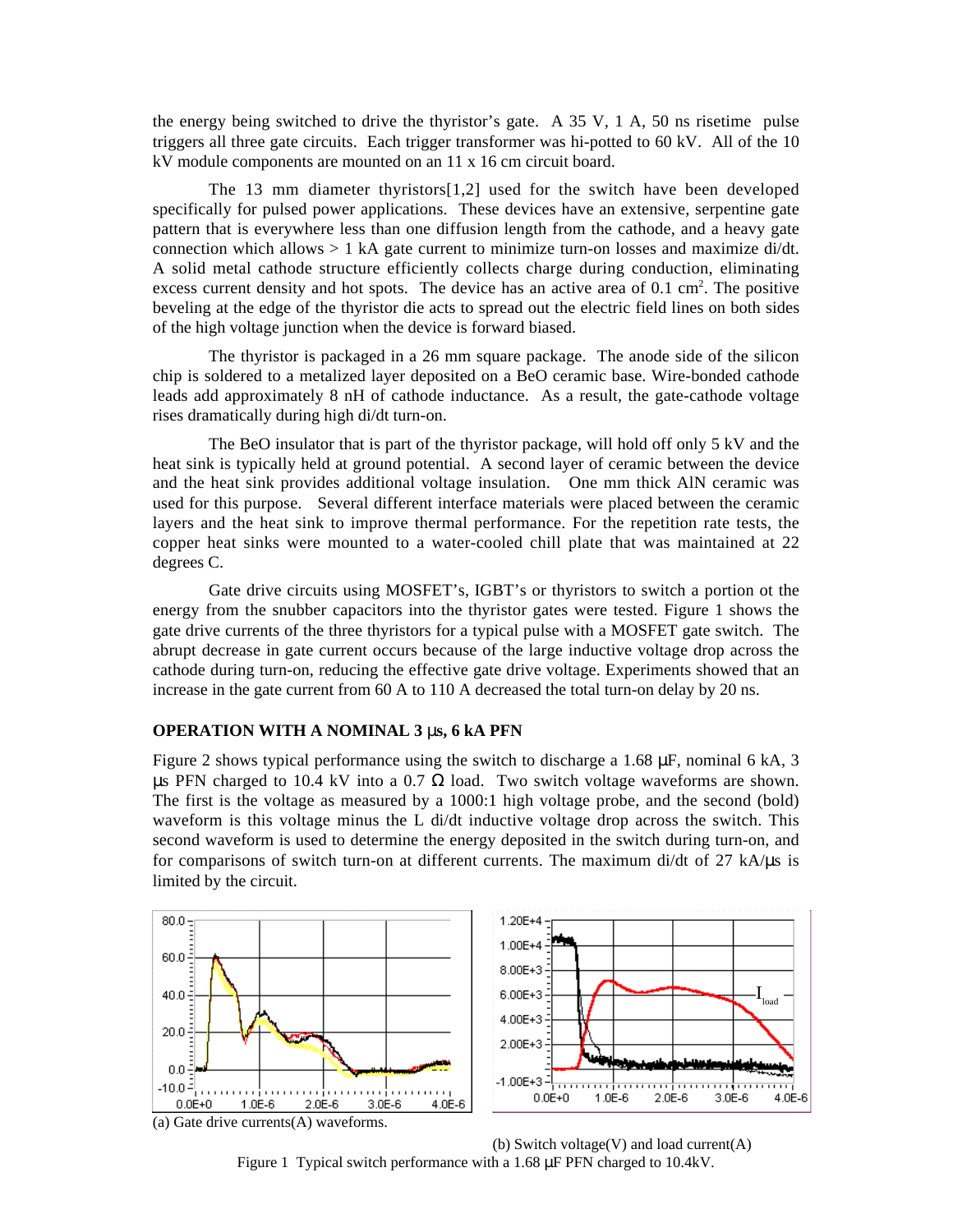#### **TURN-ON DELAY AS A FUNCTION OF VOLTAGE AND CURRENT**

The module's turn-on delay and voltage falltime as a function of current were observed by using the three different PFNs (0.56, 1.12 and 1.68  $\mu$ F, nominal 3  $\mu$ s pulsewidth) charged to the same voltage. As indicated in Figure 2, these times are unaffected by the circuit impedance over the range from 0.88 to 2.6 ohms.

The module turn-on delay time is a strong function of the voltage across the module. To a lesser extent, the voltage falltime also increases as the voltage decreases. Data taken with the 6 kA PFN at several different voltages is compared in Figure 3. Operation at module voltages below about 3 kV is undesirable, as the voltage falltime begins to increase.





Figure 2. Effects of switch current on turn-on delay and voltage falltime for nominal 2kA, 4 kA and 6kA PFN's.

Figure 3. Effects of switch voltage on turn-on delay and voltage falltime with 1.68µF PFN

Turn-on delay is partially caused by the time required for minority charges (electrons) to transit the p base of the thyristors. Field-aided drift theory states that this time can be reduced by a high electric field, which increases the drift velocity of minority carriers across the bases, and thereby speeds up the turn-on. If the field is small, the charge transits by diffusion or W2/2D, where W is base width and D is the diffusion constant. If a high field is present, than transit velocity is increased proportional to electric field.

Similarly, high di/dt current, from either the snubber capacitors or the external circuit can speed the later stages of turn-on. The high current generates a large electric field in the wide n- base, increasing the velocity of the holes crossing it.

## **VOLTAGE SHARING**

Figure 4 shows the dynamic voltage sharing between the three thyristors in a 10 kV module. All three devices turn on together. In Figure 5, a shunt resistor has been added across one thyristor to deliberately produce a mismatch in the DC voltage. As a result, this thyristor has a longer turn-on delay. Nevertheless, none of the devices see excessive voltage during turn-on. The field-aided turn-on mechanism helps to insure that any thyristor initially bearing a greater percentage of the module voltage, due perhaps to changes in leakage current as the devices heat up, will always be the first to turn-on and thus not see additional voltage.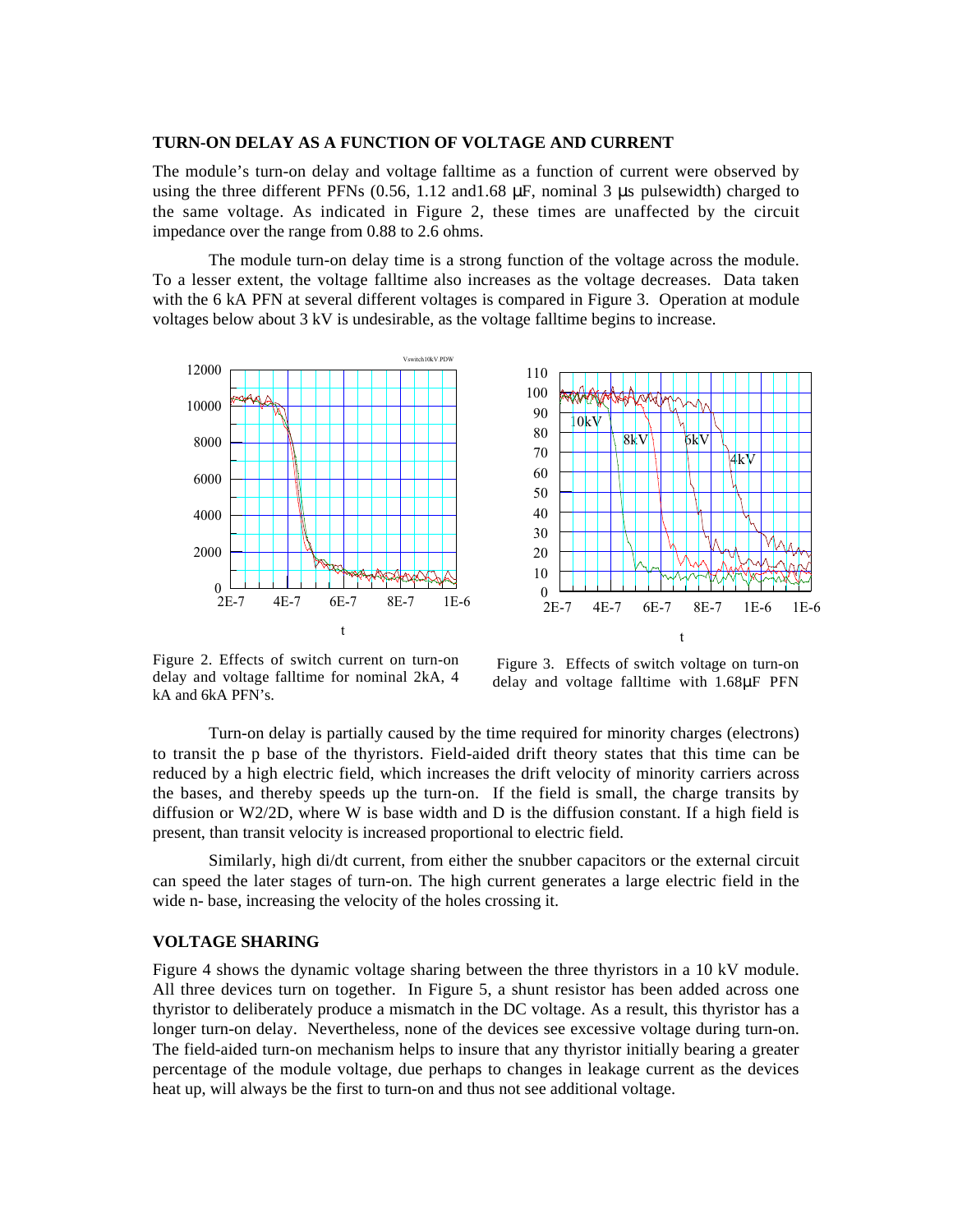

Figure 4. Voltage across each thyristor with compensation for loading by high voltage probes. PFN voltage is 10.0kV.



Figure 5. Voltage across each thyristor with deliberate mismatch for 1 device. PFN voltage is 9.0kV.

### **REPETITION RATE OPERATION, THERMAL PERFORMANCE**

The PFN was charged by a 1 kJ/s capacitor charging power supply gated off for 25 µs during switching. Repetition rate testing was limited by the capacity of the power supply. Tests were performed at  $\leq 60$  pps, 1.9 kA peak and 23 A<sub>rms</sub> with the 0.56  $\mu$ F PFN; and at repetition rates of ≤ 24 pps, 4.6 kA peak and 35 A<sub>rms</sub> with the 1.68 µF PFN. With this PFN operating at 35 A<sub>rms</sub>, a 27 C temperature difference from thyristor to heat sink was measured.

The thermal resistance of a the thyristor is 0.5 C/W to the bottom side of the BeO ceramic. The additional ceramic layer needed for 10 kV insulation results in a ceramic-toceramic interface and a ceramic-to-metal heat sink interface. Several different interface materials were tested. A one part viscous, nonconductive epoxy, loaded with AlN powder, was used for most of the testing. This resulted in additional 0.6 C/W thermal resistance, due primarily to the thermal resistance at the interfaces, which was much higher than expected. Examination of the epoxy layers after testing show they were thicker than intended (0.13 to 0.16 mm instead of 0.05 mm) and there were a large number of voids throughout the epoxy. It should be possible to obtain substantially better results. A high-conductivity thermal grease with a viscosity similar to the epoxy was also used, requiring a clamping mechanism to hold the thyristor/ceramic sandwich on the heat sink. We had better thermal performance with this arrangement. Unfortunately, the grease tended to flow out towards the edge of the ceramic, even after several days. Because the grease is a poor insulator, breakdowns occurred around the edge of the insulating ceramic, destroying the thyristor at the high voltage end of the module.

### **FAULT MODE PERFORMANCE**

Experiments were conducted to examine the behavior of the switch under load fault conditions. To simulate a load fault, a spark gap was placed across the load resistors. The gap was adjusted to cause breakdown to occur during both the early and middle stages of the pulse. Because the thyristors used in the switch are not intended to conduct current in the reverse direction, a stack of three 5 kV diodes were connected in parallel with the switch. Initially, there was no damping in the circuit other than the switch resistance.

Initial tests were performed using the switch to discharge a 1.68µF, 8 µs PFN charged to 10 kV into a 2.2 ohm load. Figure 6 shows the results of breakdown of the load during the pulse. When a fault occurs, there is substantial reverse current conduction through the switch as the diode stack begins to conduct current. The peak current on the second positive halfcycle is approximately 95% of the initial. Also, there is no gate drive during the second and succeeding forward current cycles. The switch withstood many pulses of both early and late time breakdown of the load, at  $< 1$  pps repetition rate using this PFN, without failure.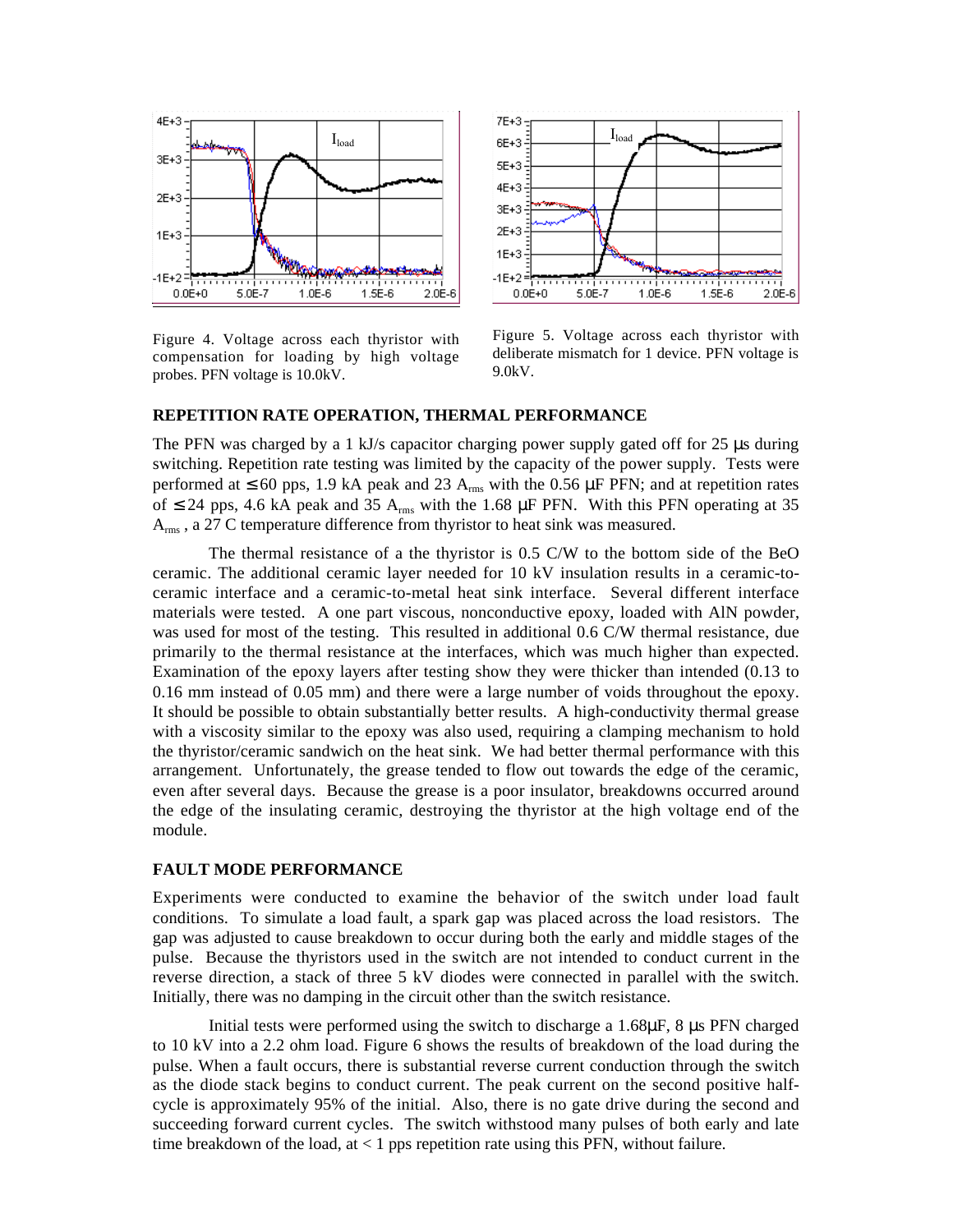The same switch was then used with the nominal 6 kA, 3µs, 1.68µF PFN. A much higher current and di/dt results for the same PFN energy as in previous tests. Figure 7 shows switch performance with the PFN charged to 6.5 kV for early load breakdown. Again, there is substantial reverse current conduction through the switch before it turns off, and there is no gate drive during the second and succeeding forward current cycles.





Figure 6. Load fault, 8µs PFN. Switch voltage, V, (bold), load current, A, and switch current, A, (dashed).

Figure 7. Load fault, 3µs PFN. Switch voltage, V, (bold), load current, A, and switch current, A, (dashed)

After approximately 15 pulses at 6.5 kV, one of the three thyristors failed. Several pulses later, the remaining devices were destroyed. The waveforms for this pulse are shown in Figure 8. Careful examination of the switch current waveform shows that the switch stopped blocking reverse current during the third cycle. This indicates the devices were not destroyed by the initial over-current, but were instead destroyed during one of the succeeding forward current cycles, when the thyristors were forced to conduct current at high di/dt with no gate drive applied.





Additional load fault experiments were conducted with a 0.2 ohm damping resistor in series with the spark gap. With this resistance in place, the initial current reversal was limited to 50 percent. Operation for many pulses at fault currents  $> 8$  kA caused no damage to the switch. Figure 9 shows switch performance with the PFN charged to 8 kV and breakdown in the middle of the load pulse.

# **MULTI-MODULE TESTING**

Some experiments were performed using 2 and 3 modules connected in series, to switch a nominal 4 $\mu$ s, 5-section, type E pulse-forming network with a total capacitance of 0.75  $\mu$ F. The PFN and switch assembly were installed in a small tank to allow back-filling with  $SF<sub>6</sub>$ ,